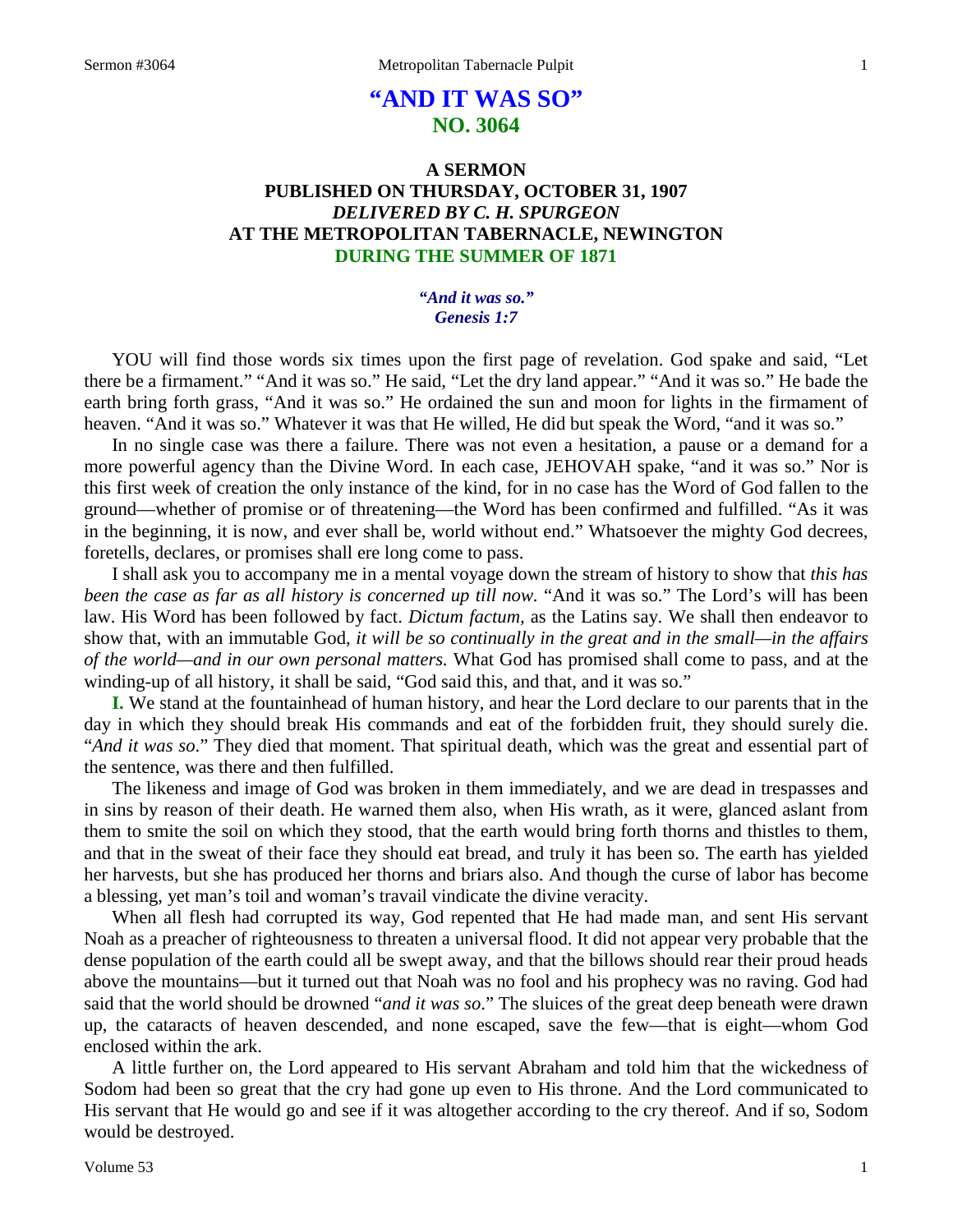Abraham pleaded and his intercession almost prevailed, but as no righteous salt was found in the filthy cities of the plain, it was doomed to perish. They had given themselves to strange flesh and a strange judgment must therefore come upon them. Hell must fall out of heaven upon such abominable offenders. "*And it was so*," for when the morning dawned, Sodom was utterly consumed and the smoke thereof went up to heaven.

You know how God kept His covenant with Abraham, Isaac, and Jacob, who were strangers with Him, dwelling in tents, looking for a better city, that is, a heavenly. Whatever promise was made to the patriarchs was fulfilled to the letter. In all respects, "*it was so."* When they went down into Egypt, God declared that after four hundred years He would bring them hence. And though the tribes appeared to be naturalized in Egypt and were rooted to the soil, yet God would bring them forth.

And though Pharaoh took strong measures and thought to hold them fast, yet God had said that they should come out with a high hand and an outstretched arm—*"and it was so*." Let the wonders which He wrought on the fields of Zoan, the plagues which overthrew the sons of Ham, let the going forth out of Egypt, and the terrors of the Red Sea, when the depths covered all the chivalry of Egypt—let these remind you that as God had spoken, so it was.

Pharaoh was hardened, but he was not able to resist the will of the Almighty. He stands forever in history as a memorial that none shall harden himself against the Most High and prosper, for the Lord does as He wills in heaven and in earth, and in all deep places. Has He said, and shall He not do it? "Is anything too hard for the LORD?"

I would not weary you, I think, if I were to dwell a little while upon the promise that God gave to Israel that He would lead the tribes through the wilderness and surely bring them to their inheritance. It appeared very unlikely that they would ever enter into Canaan, when, for forty weary years, they wandered in the pathless wilderness. Yet the Jordan was crossed in due season and Jericho was taken.

He said that they should every man possess his portion and each tribe its lot—"*and it was so*." The Canaanites dwelt in cities that were walled up to heaven and they dashed into the battle in chariots of iron, yet they were overcome, for God had said it—"*and it was so*."

He cast out the heathen and planted the vine which He had brought out of Egypt. He overthrew Og and Sihon, "and gave their land for an heritage; for his mercy endureth forever." Many a time, after Israel had been settled in the land, did they provoke the Lord to jealousy, so that He sent prophet after prophet, and their message was, "If ye thus sin against the LORD, ye shall be given into the hands of your enemies," "*and it was so*." But when they were sorely smitten, they repented, and they cried unto God and He had pity upon them. And then He sent another of His servants with a gentle message, saying, "Turn unto me, and repent, and I will deliver you." "*And it was so.*"

In every case He kept His Word, whether for chastening them or delivering them. Evermore was He faithful. When, in the later period of their history, Sennacherib blasphemed the Lord, His servant Hezekiah took the cruel letter of Rab-shakeh and laid it before the Lord in the temple, and cried mightily unto Him—and Isaiah came with the promise, "He shall not come into this city, nor shoot an arrow there, nor come before it with shield, nor cast a bank against it."

Who could put the hook into the nose of that leviathan? Who could turn him back by the way that he came? The Lord had said it should be done—"*and it was so*"*—*for that night the destroying Angel went through the host of Assyrians and there fell corpses on the plain as many as the leaves of autumn. Has God promised to rescue His children? Then be assured that however numerous their foes, His Word shall not fail.

Then came that dark day when Israel and Judah were threatened with captivity in a strange land. They sinned and lo! "*it was so*." They were exiled far away. By the waters of Babylon they sat down and wept, they wept when they remembered Zion. But there came a promise to them—a promise which they had left all unread and forgotten in their Sacred Books, that after the lapse of seventy years they should return again and once more see the land of their fathers—"*and it was so*." God raised up for them a friend and a helper—and the captives came back again to their land.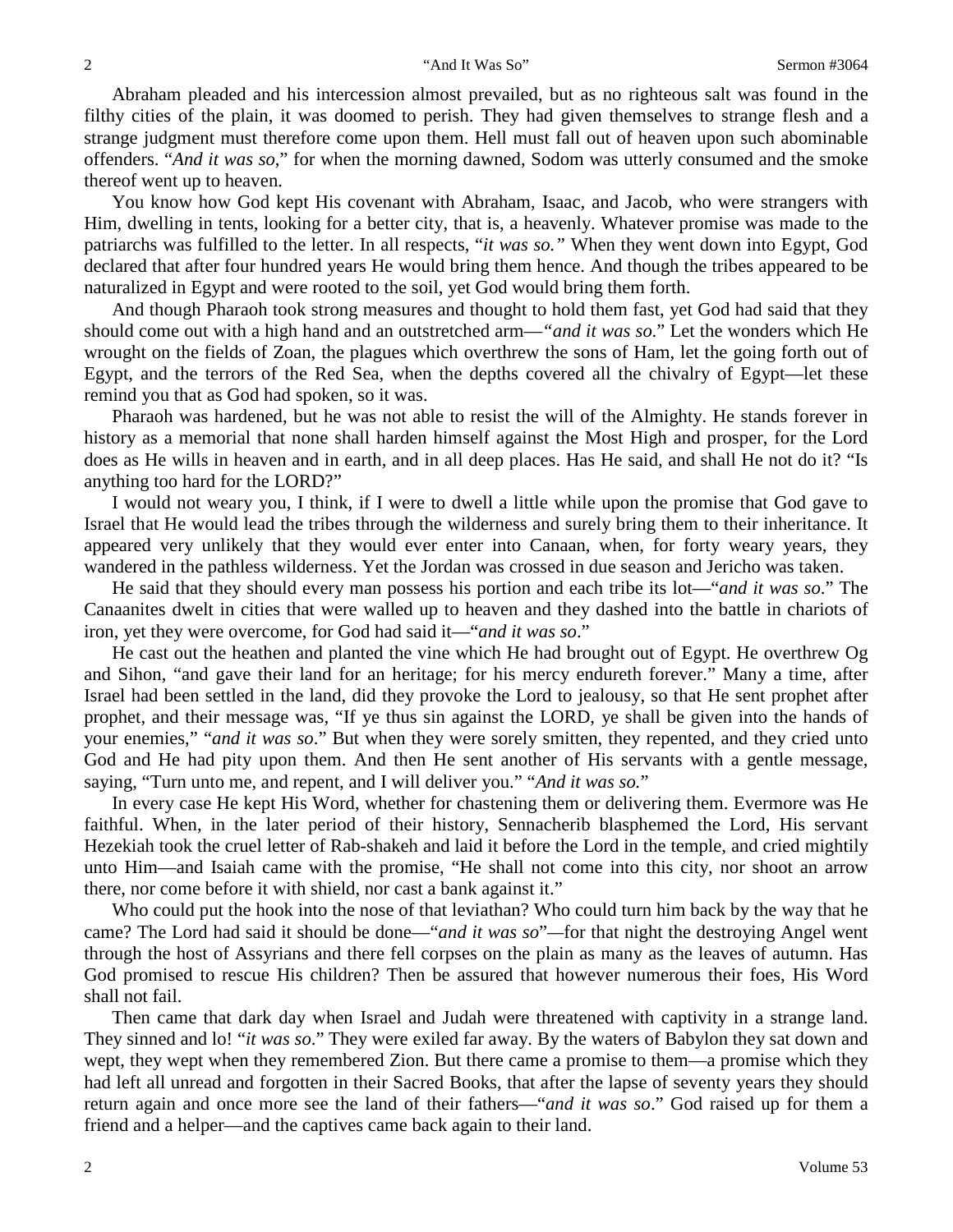Let us quote the grandest instance of all. The Lord promised, immediately after the Fall, that the Seed of the woman should bruise the serpent's head. That promise had been succeeded by many others and those in Israel who knew the Lord waited for the coming of the Deliverer. The promise tarried long. Day and night devout man cried unto God, for their patience was sorely tried, yet they confidently expected the Messenger of God who would suddenly come in His temple—and when the fullness of time was come, "*it was so*."

The everlasting God was found living among men and they "beheld his glory, the glory as of the only begotten of the Father*,* full of grace and truth." It was the master-promise of all—the promise of the greatest gift that God has ever bestowed upon mankind. And that promise was kept, kept to the letter, and to the hour. He had said it should be, "*and it was so*," though it was a wonder beyond all wonder.

We might pursue our theme and show you that, as far as all past events have gone, God's Word has been verified. But now, though we keep to history, we shall leave the large volume of the public records and ask you to take down from its shelf that little diary of yours, the pocketbook of your own life story—and there observe how God's Word has been true.

You remember the warnings that you received in your youth, when you were told that the ways of sin might be pleasantness at first, but would end in sorrow. You were told that the cup might sparkle at the brim, but that the dregs thereof were full of bitterness. Did you test that statement in the days of your early manhood? Ah! then I know you cannot deny that it was as God had declared.

He said, "The wages of sin is death"—"*and it was so*." He said it would be bitterness in the end thereof, "*and it was so*." He told you that the fascinations of sin were as destructive as they were alluring and truly, "*it was so*." If you have tasted that the Lord is gracious, you will blush as you answer the question, "What fruit had ye then in those things whereof ye are now ashamed?"

It fell on a day, as God would have it, that your eyes were opened to see your lost estate. And there was a voice which spoke in the Gospel and said, "If you will return unto Me, return. Only confess the transgressions that you have sinned against Me, and I will forgive you. Come and put your trust in My Son, and your iniquity shall be blotted out like a cloud, and your transgressions like a thick cloud."

Led by sovereign grace, you came to Jesus. You washed in the fountain of His blood, guided to it by the Holy Spirit. What is your testimony? You were promised salvation, pardon, peace. My testimony is —"*and it was so*." Is not that yours also? Oh, the joy of believing in Jesus! Oh, the bliss of casting one's self into the Father's arms and pleading the merits of the Only Begotten! There is a peace of God that passes all understanding which comes to our faith when we exercise it upon Christ. Peace was promised—"*and it was so*."

Since the time when you believed in Jesus, you have had many needs, both spiritual and temporal, but He has promised no good thing will He withhold from them that walk uprightly. What say you, brethren and sisters? Your needs have come—have the supplies come also? I am sure you will say, "*it was so*"—strangely so—but always so.

As your day, your strength has been. The shoes of iron and of brass have had rough usage, but they have not worn out. The all-sufficient God has proved that His grace is all-sufficient for us. Our personal history bears witness that with regard to the providence of God and to the supplies of His grace, He said that He would grant us enough, "*and it was so*."

He told you that when you believed in His Word, He would hear your prayers. Three times He put it in varied form, "Ask, and it shall be given you; seek, and ye shall find; knock, and it shall be opened unto you." Brethren, you have been to the mercy seat and tried whether God hears prayer, and it has been so—He did hear prayer. We believed His Word and in due time our faith has been turned to sight and the promise has been fulfilled.

We have read in God's Word that He would sanctify our trials to us and that "all things work together for good to them that love God, to them who are the called according to his purpose." What then, is my witness, after having been week after week, and even month after month, racked with pain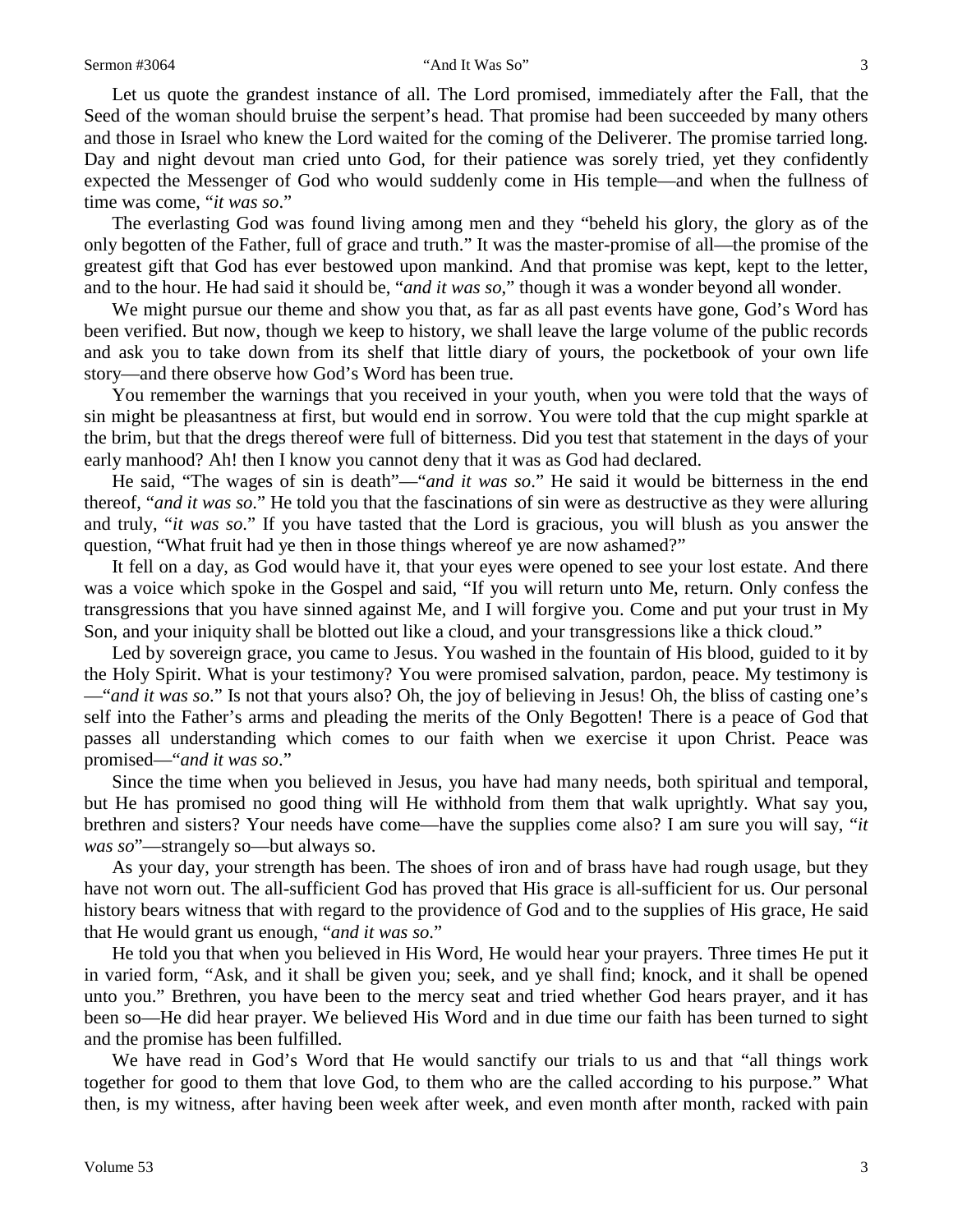and laid low with sickness, what have these things been to me? Have they worked to my good? Do they bring forth the peaceable fruit of righteousness? My truthful witness is, "*and it was so*."

I feel persuaded that every Christian shall have to say of his afflictions that they have been blessed to him—"Before I was afflicted I went astray, but now have I kept thy word," said one of old. And many in these modern times can say the same. "It is good for me, that I have been afflicted"—the Lord said it would be—"*and it was so*."

Up to this hour, it has always been true with regard to us, His people, that what the Lord has said, He has surely performed. We can—

## *"Sing the sweet promise of His grace, And the performing God."*

Let me remind you that our history is only the common experience of all God's people, and if there is anything uncommon in the stories of the saints, then there is only a more than usually clear confirmation of the truth. Look at the martyrs—they suffered what we can scarcely bear to read of—yet the Lord said He would be with them. "*And it was so*." They wore the chain for Christ's sake and He promised to be their companion*—*"*and it was so.*"

They went to the stake or bowed their head to the axe, and they were promised that even to the end He would be with them—"*and it was so*." Right along, through all the history of the church militant, and I might also ask the confirmation of the church triumphant too—the saints declare that "it was so." Christ has kept His Word to the letter. Not one good thing has failed of all that He ever promised to His people.

**II.** And now, having taken this very brief run through history, let me ask you to follow me when I say that, AS IT HAS BEEN IN THE PAST, SO IT WILL BE IN THE FUTURE.

It is always good reasoning, when we are dealing with God, to infer the future from the past. "Because thou hast been my help, therefore in the shadow of thy wings will I rejoice." Having the same God and the same promises, we may expect to always see the same results. As for the future, a large part of Scripture is as yet unfulfilled. Many persons try to interpret it, but the man is not born who can explain the Revelation. Yet, whatever God has there declared, will be explained by the working out of His providence.

#### *"God is His own Interpreter, And He will make it plain."*

Whatever He has there promised, it shall be said of it, by and by, "*and it was so.*" We learn that there is to be a wide spread of the Gospel. It is written, "All flesh shall see the salvation of God." "Ethiopia shall soon stretch out her hands unto God." Therefore be assured that it shall be so. Let the missionary toil on and the devil rage on if he will—the devil shall be disappointed and the servant of God shall have his heart's desire. God will honor His church when she has faith enough to believe in His promises.

There is to be, in the fullness of time, a second coming of the Lord Jesus. He who went up from Olivet sent two of His angelic servants to promise that in the same manner as He went up into heaven, He would return again. He shall surely come. Virgin souls who are awake and watching for the midnight cry will hear it ere long.

And when He comes, "the dead in Christ shall rise first"—there shall be a resurrection of the just at His appearing. So He has promised and "blessed and holy is he that hath part in the first resurrection: on such the second death hath no power." There are no bonds of death that can hold the saints in their graves when the Lord descends at the sound of the archangel's trumpet, God has said that they shall arise—and it shall be so.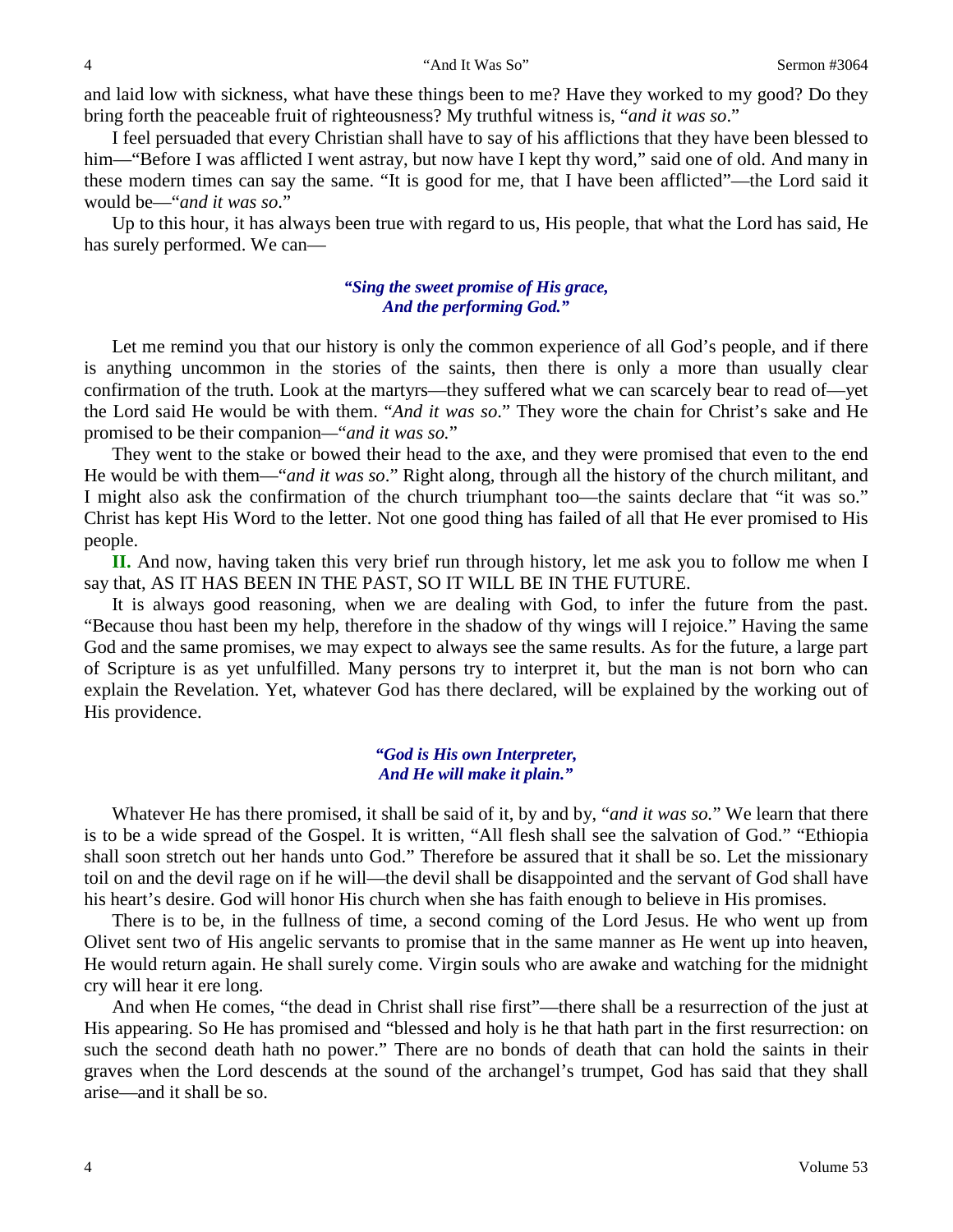They shall, everyone of them, return from the land of the enemy and then will follow the millennial glory—we will not explain that splendor—but we know that it is promised, and that whatever has been foretold by God shall surely be. The saints shall possess the kingdom and shall reign with Christ.

And heaven and the eternal future in the glory-land, where the ever-blessed God shall reveal Himself unto His servants, "and they shall see his face; and his name shall be on their foreheads"—every golden word, every sapphire sentence which glows and sparkles with the glory of the Most High, and the lovingkindness of the infinite shall be fulfilled. It shall be said of the whole, "and it was so."

Ay! And concerning the dread future of the lost—those awful words that tell of fires that burn and yet do not consume—and of a wrath that slays and yet men live beneath its power—verily, verily, "These shall go away into everlasting punishment: but the righteous into life eternal." These shall all be fulfilled.

Heaven and earth shall pass away, but not one word that God has spoken shall fail. Of doom or of glory, of promise or of threatening, it shall be said, *"and it was so*." And when the end shall come, and Christ shall deliver up the kingdom to God, even the Father, and the drama of history shall be ended, and the curtain shall drop, and God shall be All-in-all—all shall be summed up in this sentence, "He spake, and it was done; he commanded, and it stood fast," He said it, "*and it was so*."

I desire, dear brethren and sisters in Christ, for your consolation, to bring this truth home to yourselves, if the Spirit of God will enable me. "It was so"—*this has been true and it shall be so to you.*  God's promises shall all be kept *to you personally.* God will fulfill His Word to you in every letter. Observe, there will occur cases in which there will be no visible help toward the fulfillment of the divine promise and no tendencies that way. But if God has pledged His Word, He will keep it.

Note well that in the creation of the world there was nothing to help God. "With whom took he counsel, and who instructed him?" When He began to fit up the world for man and to furnish the house which He had made in the beginning, there was darkness and that was no aid. There was chaos and that was no help.

Now you are troubled at the present time. Your condition is one of confusion, disorder, darkness you see nothing that could make God's promise come true, not a finger to help—no one even to wish you well. Never mind, God wants no helper. He works gloriously alone. See how the earth stands. What hangeth it on? "He hangeth the earth upon nothing."

Look at the unpillared arch above it. There are no buttresses, no supports, no props to the sky—yet it has not fallen and it never will. "Trust ye in the LORD for ever: for in the LORD JEHOVAH is everlasting strength." And if He has given you a promise and you have laid hold upon it, though nothing should appear to aid its fulfillment, yet it shall be fulfilled. You will have to write, "and it was so."

Yes, and this shall be the case, though many circumstances tend the other way. When there seems to be a conflict against God—not only no help, but much resistance—do not thou fear. What matters it to God? Though all the men on earth and all the devils in hell were against Him, what matters it? Though heaps of chaff contend against the wind, what matters it to the tempest? They shall be whirled along in its fury. What if the wax shall defy the flame? It shall but melt in the fervent heat. If all the world and all hell should declare that God will not keep His promise, yet He will perform it and we shall have to say, "it was so." No opposition can stay the Lord.

But you may say, "This cannot be true, surely, in my case. I could have believed it on a great scale, but not for myself." Ah! does God speak truth in great things, and lies in little ones? Will you blaspheme the Most High by imagining that in public acts of royalty He is true, but in the private deeds of His family He is false? What would be a worse imputation against a man than that?

Who shall throw such a charge upon the eternal God? The Lord promised His servant Elijah that He would take care of him. Did He not make the ravens feed him? Did He not send him to the widow of Sarepta and multiply her meal and her oil? He was as true to him in the ravens' matter, and in the handful of meal matter, as when, in the business of the great rain, the prophet bowed his head between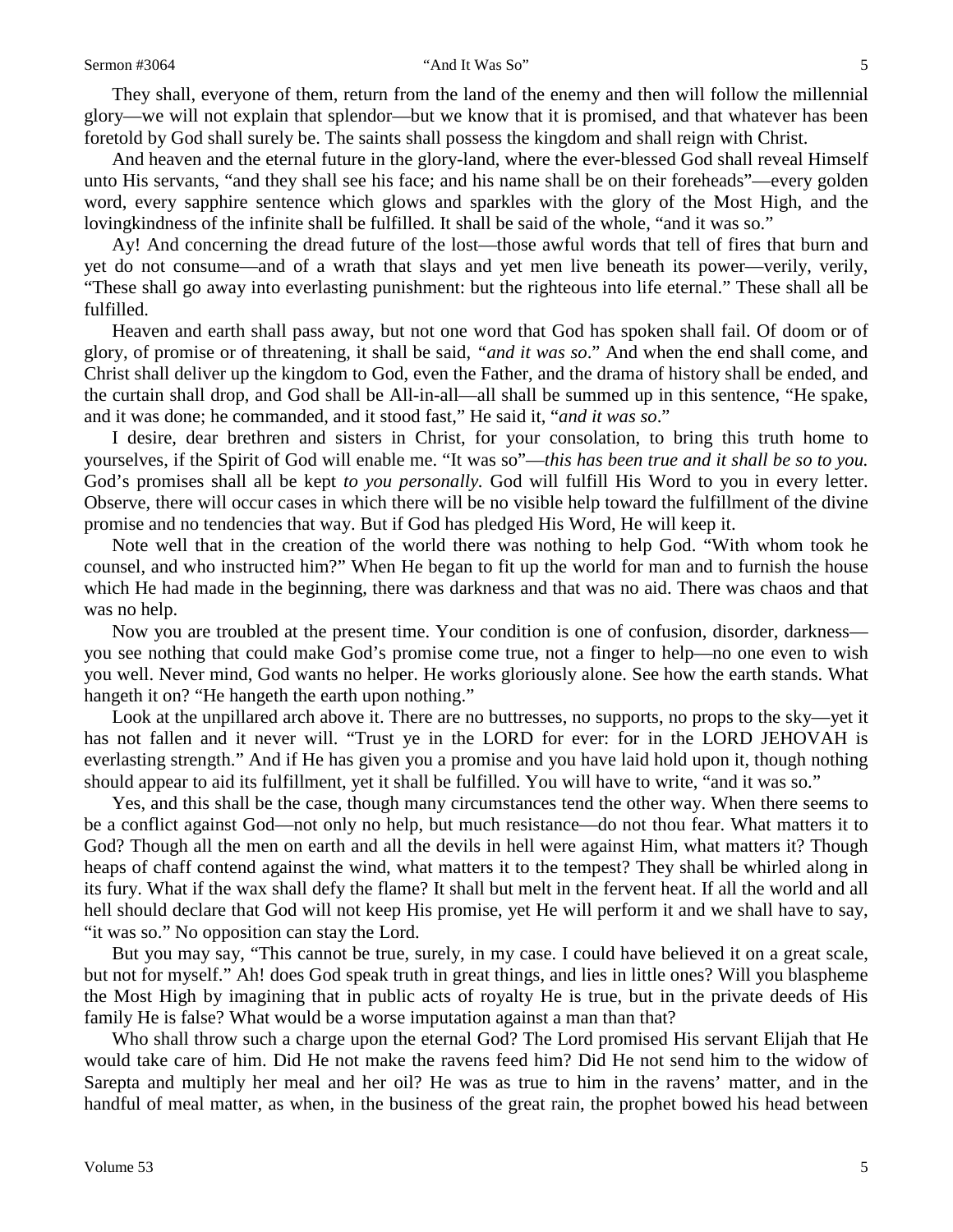his knees on Carmel, and saw at length the heavens covered with clouds and the land deluged with showers.

God will keep His Word in little things to you. Do not imagine that He forgets your mean affairs. The hairs of your head are numbered. A sparrow lights not on the ground without your Father. Are you not better than the sparrows which are sold at five for two farthings in the market? Will you not rest in your Father's care and believe that His promises shall be fulfilled, and that your bread shall be given you, and your water shall be sure, you shall dwell in the land, and verily, you shall be fed?

God's Word stands true, even when our unworthiness is in the way. I know you have fancied, "If I were a great saint, God would surely keep His Word to me. But I, being a very grievous sinner, how shall He be gracious to me?" And do you think that God is good and truthful only to the good and true? Would you be so yourself? Surely we must deal honestly with all men, whosoever they may be. Their character is no excuse for our unfaithfulness to our own promises.

Our Lord Jesus has said, "Him that cometh to me I will in no wise cast out." And if you come to God, He will not cheat you and say, "I said, 'Whoso confesseth and forsaketh his sins shall have mercy,' but I did not mean the promise for such a one as you are." No, Christ has said, "Him that cometh to me I will in no wise cast out" and if you come to Him, though you are the blackest sinner out of hell, yet Christ will not reject you, for it is not *your* character, but *His* character that is to be considered in the promise. Even "if we believe not, yet he abideth faithful: he cannot deny himself."

Yes, and His promise comes true and we have to say of it, "*and it was so*," even in cases of our own confessed incapacity to receive it. Take the case of Abraham, for that is typical of many others in this respect. He had the promise of a son and heir, and though, as for his own body, it was as dead and Sarah was well stricken in years, Abraham did not consider himself or Sarah, but believed the promise, and in the fullness of time, there was the sound of laughter in the tent, for Isaac was born.

We err when we become so depressed by our own incapacity as to conceive doubts of God's faithfulness. The Lord gives the promise that the barren woman shall keep house—*and it is so.* Our desert-hearts shall have the blessing—it shall drop upon the pastures of the wilderness and the little hills shall rejoice on every side. Our weakness shall not hinder the fulfillment of the divine promise. God is able to bless us even when we feel only fit to be cursed.

O empty one, God can fill you! O dried branch and withered tree, you that stand like an oak, smitten by lightning, only fit for the burning—the Lord, the everlasting God—can quicken you and put fresh sap in you, and make your branch to bud again to the glory of His holy name! He promises and if you believe, you shall have to say, "*and it was so.*"

It will be thus right on to the end of the chapter. A few days ago, I stood by the side of a dear departing brother, who feebly lifted his hands from the bed and said just these few words, "Christ, Christ, Christ is all." And then he said, as I bade him "Good-bye," "We shall meet in heaven. I shall go there soon and you will follow, but I hope it will be a long while before you do." I asked him whether that was quite a benediction and he said, "You know what I mean. The church needs you."

About half-past five this afternoon, he who rejoiced that he would soon be in heaven entered within the gate of pearl. He had served us well as a deacon of this church and now he sees the face of the Ever-Blessed. He believed, while here on earth, that it was bliss to be with Christ and he finds it so. He is saying, "The half has not been told me."

Well, well, whether we live to old age, or depart in mid-life, or die in early youth, what matters it? We shall find that passing across the river is delightful when at eventide it is light. And oh, the glory of the everlasting daybreak! The splendor of the sun that goes no more down! Oh, the bliss of beholding saints and angels, and seeing the King in His beauty! The messengers of God said that heaven is blessed—and it is so—it is so. The voice from heaven said, "Blessed are the dead which die in the Lord," and it is so. [See sermon #1219, A Voice from Heaven]

I would leave a thought with those who are exercised with doubts and fears about the Lord's sure mercies. It is a very hard thing that we should doubt our God, but we do. And therefore let us shoot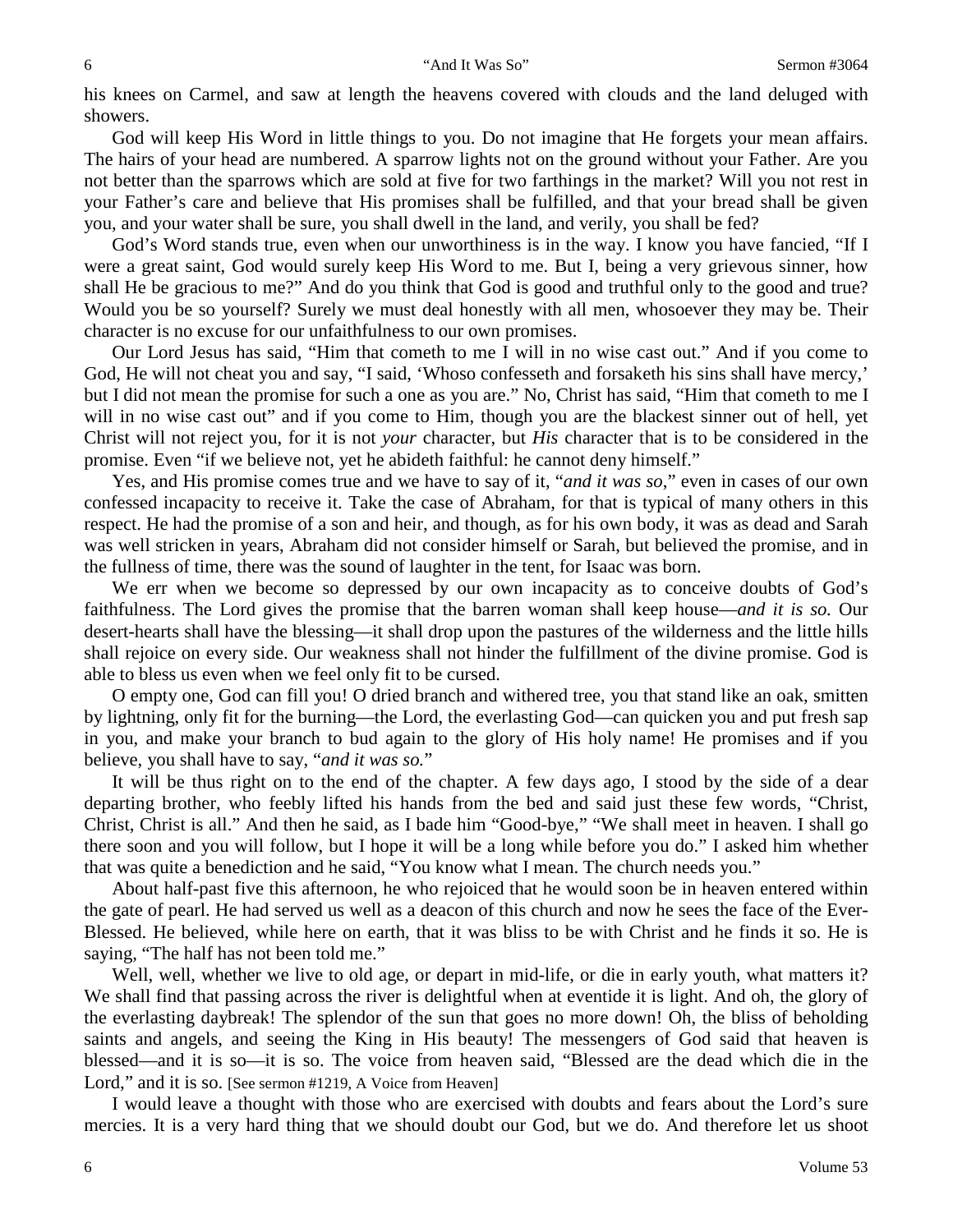arrows at unbelief. Note well that when God spoke in the creation, "and it was so," there was only His *power* concerned. Supposing He had spoken and it had not been so? Then the only result would have been that God was proved not to be omnipotent. But His might did not fail Him. His glorious attribute of power showed its majesty and what the Lord spoke was accomplished.

Yet, in this instance, only one attribute was at stake. Now, when you consider any one of God's promises recorded in the Bible, there is more than one attribute engaged for its fulfillment—there are two at least—for there is the divine *truth* at stake as well as the divine power. If He said it should be, and it is not, it is either that He would not or He could not—if He could not, then His power has failed. But if He would not when He promised, then His truth is forfeited. We have, therefore, a double hold when dealing with covenant promises and may rest in two immutable things wherein it is impossible for God to lie.

But sometimes, in certain promises, even more is observable. For instance, you who have known the Lord these ten or twenty years, have been helped hitherto. And suppose the Lord were to fail you now, then not only would His power and His truth be compromised, but His *immutability also*, since He would then have changed and would no longer be the same God today as He was yesterday.

Three attributes are leagued upon your side—you have three sacred pledges for the fulfillment of the promise. Frequently you also have God's *wisdom* brought into the affair in hand. You have been in great difficulty and you have seen no means of escape. But you have laid the case before God and left it there. He has inspired His servant David to say, "Cast thy burden upon the LORD and he shall sustain thee." Now, if He does not sustain you, there are four attributes at stake. His power—can He do it? His truth will He keep His promise? His immutability—has He changed? His wisdom—can He find a way of escape?

Frequently, my brethren, the Lord's *honor is* also brought into the field in addition to the other attributes. You recollect how Moses put it when the Lord said, "Let me alone, that my wrath may wax hot against them, and that I may consume them." Then Moses said, "Wherefore should the Egyptians speak, and say, For mischief did he bring them out, to slay them in the mountains, and to consume them from the face of the earth?"

See, too, how Joshua uses the same argument with the Lord—"The Canaanites and all the inhabitants of the land shall hear of it...and what wilt thou do unto thy great name?" Oh, that is grand pleading—that is grand pleading! Now if the Lord has brought you into deep waters and you have put your trust in Him and said, "I know that He will deliver me." If He does not do so, the enemy will say, "It is a vain thing to trust in God, for the Lord does not deliver His people." His honor is at stake and ah, He is a jealous God! He will rouse Himself and go forth like a man of war to show Himself strong in the behalf of them that trust in Him.

In addition to all this, divine *love* is included in the issue. How did Moses put it? The people said, "Because there were no graves in Egypt, hast thou taken us away to die in the wilderness." And Moses argued thus with the Lord, "Didst thou bring all these people out of Egypt that they might die in the wilderness? Hast thou no love to them? Wilt thou be cruel to the sons of men?" Even thus may we plead with the benevolence and pity of the Lord. "Will the LORD cast off for ever? Will he be favorable no more?" Oh, no, that cannot be! Each child of His can sing,—

#### *"And can He have taught me to trust in His name, And thus far have brought me, to put me to shame?"*

"Is it so that He has taught me to long after the sweetness of His grace and yet will He deny it to me? Does the Lord tantalize men in this way? I could have been happy enough in my poor ignorant way as a sinner, but now that I have been made to taste of higher and sweeter things, I shall be doubly wretched if I may not enjoy them. If He makes men hunger and thirst, and then does not feed them, He is not a God of love." But He is a God of love, and therefore He cannot treat His servants so.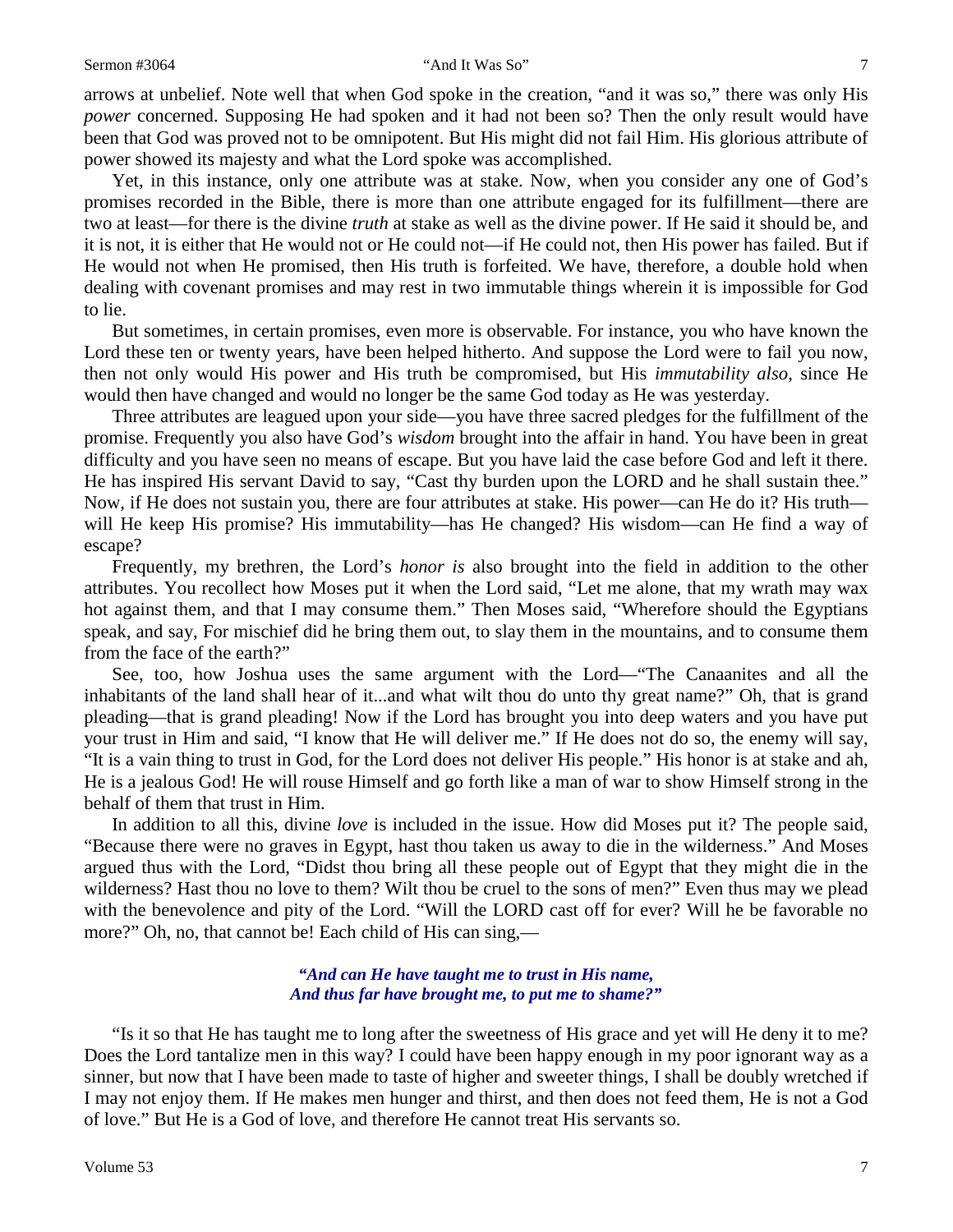You remember Luther used to say that when he saw that God was in his quarrel, he always felt safe. "Your honor is at stake," he would say, "and it is no business of Luther's—it is God's business when God's Gospel is concerned." Every divine attribute is pledged as a guarantee that every divine promise shall be kept.

Here faith may gather strength, and rest assured that the covenant is sure in every jot and tittle. If one child of God, who has put his trust in Jesus, should perish, the everlasting *covenant of grace* would have failed, for this is a part of its stipulations, "From all your filthiness, and from all your idols, will I cleanse you. A new heart also will I give you, and a new spirit will I put within you."

And if I have come to Jesus and rested in Him, and after all, do not find salvation and eternal life, then the covenant has become a dead letter to me—and this it shall never be. "Although my house be not so with God, yet hath he made with me an everlasting covenant, ordered in all things and sure." He will not suffer His promise to fail.

Last word of all, remember that the very *blood of Christ* is at stake in the matter of God's promise. If a poor guilty sinner shall come and rest in Jesus, and yet is not saved, then Jesus Christ is grievously dishonored—He has shed His blood in vain. Shall they perish on whom His blood is sprinkled? Has the fountain, after all its boasted efficacy, become a mockery? Is there no power in the atonement of Jesus to cleanse the guilty?

Ah, beloved, He said it would cleanse and it was so, it is so, and it shall be so for evermore! They who rest in Christ shall not perish, neither shall anyone pluck them out of His hand. Each one of us, as we arrive in heaven, shall add our testimony to the general verdict of all the saints and say, "*It was so*. He said it and He fulfilled it. Glory be unto His name!"

If any soul comes to Jesus at this hour, he shall find eternal life. "He that believeth and is baptized shall be saved." Such is the Gospel. The Lord grant His great blessing! Amen.

## **EXPOSITION BY C. H. SPURGEON**

#### *PSALM 107:33-43*

[The previous portion of this exposition was published with sermon #3061, The Rule of Grace, but there was not room there for the whole of it, so the remainder is given here]

## **Verse 33-34.** *He turneth rivers into a wilderness, and the watersprings into dry ground; a fruitful land into barrenness, for the wickedness of them that dwell therein.*

Hearken unto this, you who are men of understanding. God can soon take away from any people the privileges which they cease to prize. He sent barrenness upon the earth in the days of our first father, Adam, and He has long cursed with barrenness the very land in which this Psalm was written. He can give us what He pleases and He can take it all away when He pleases.

And spiritually, God can easily turn a fruitful land into barrenness. The means of grace, the ministry of His Word, which was once very rich and fertile to you, may suddenly lose all its savor and all its fruitfulness. Ay, even His own Word, which may be compared to watersprings, may suddenly seem to you to be but as dry ground. And your secret devotions, your reading of godly books, your conversation with gracious men and women—all of which were like wells of water—may seem to be dried up.

If you walk contrary to God, He will walk contrary to you. "He turneth a fruitful land into barrenness for the wickedness of them that dwell therein." When the people of God fall from their steadfastness, when they wander from the paths of holiness, it is easy for God to let them know that the best means are only means—and that the best earthly supplies are barrenness itself apart from Him. God grant that it may never be so with any of us!

But now see what happens when the Lord turns His hand the other way:

**35.** *He turneth the wilderness into a standing water, and dry ground into watersprings.*